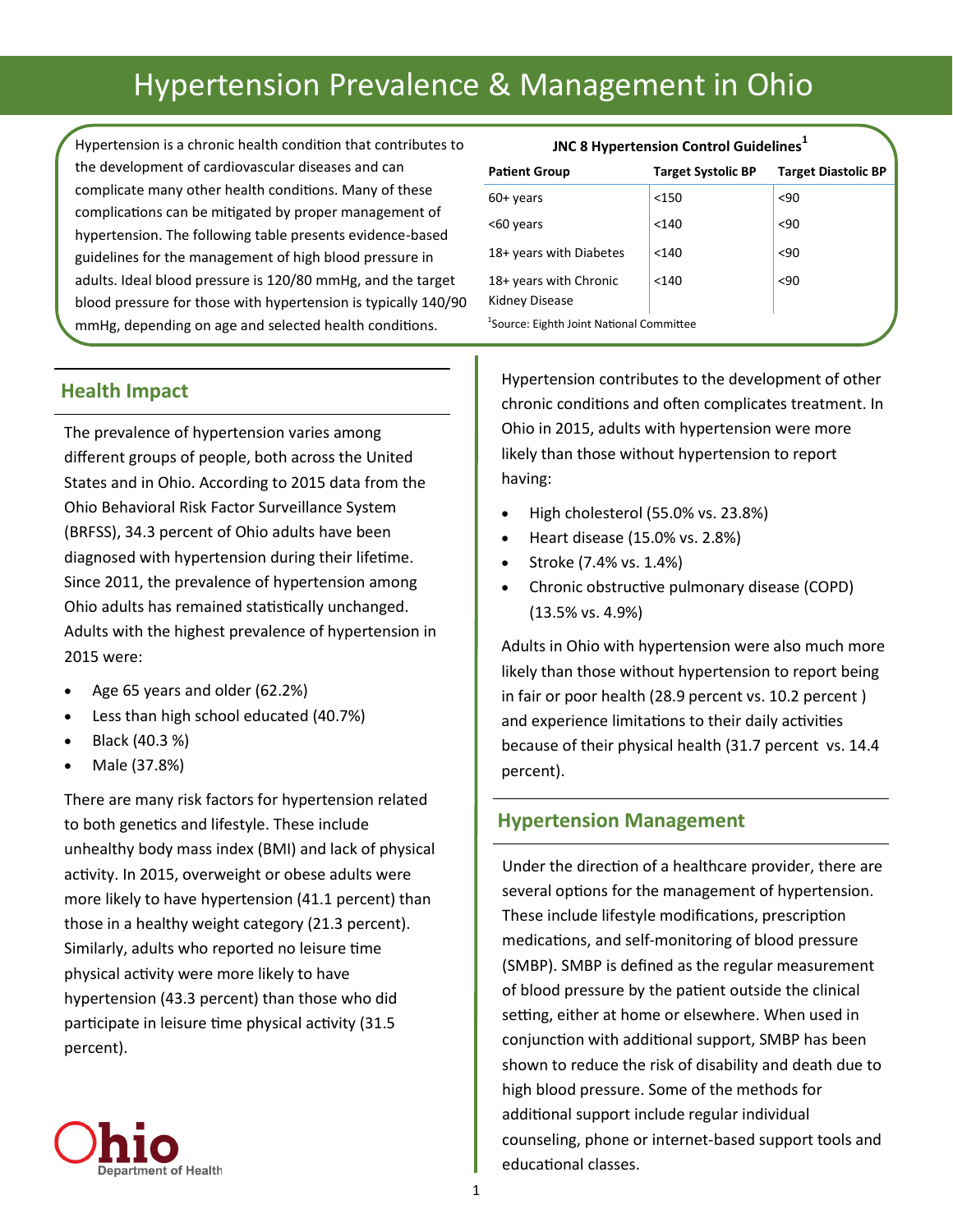# Hypertension Prevalence & Management in Ohio

# **Hypertension Management Data**

In 2015, the Ohio BRFSS asked adults with hypertension a series of questions about strategies that are used to control and manage blood pressure. Some of these strategies include use of prescription medications, reduction of sodium in their diet, monitoring their own blood pressure outside of the healthcare providers' office and the frequency with which they take blood pressure readings.

Hypertension (HTN) Management Strategies among Adults with Diagnosed Hypertension, Ohio, 2015 100 80 79.2 60 Percent 40 47.7 46.9 20  $\theta$ Currently Taking Blood Monitor Blood Pressure at Advised to Reduce Sodium Pressure Medication Home

Source: Ohio Behavioral Risk Factor Surveillance System, Ohio Department of Health, 2015

Note: Error bars represent the 95% confidence interval.

- 79.2 percent of adults in Ohio with a diagnosis of hypertension take a prescription medication to control their blood pressure.
- Among Ohio adults with hypertension, 47.7 percent monitor their blood pressure at home.
- Doctors or other healthcare providers advised 46.9 percent of adults with hypertension in Ohio to reduce the amount of sodium or salt in their diet.





Source: Ohio Behavioral Risk Factor Surveillance System, Ohio Department of Health, 2015

- About one out of five adult Ohioans (21.0 percent) who self-monitor their blood pressure at home do so at least daily.
- The largest group, 38.8 percent, monitor their blood pressure at home between one and six times per week.
- The ideal frequency for SMBP can vary by individual and should be discussed with a healthcare provider.

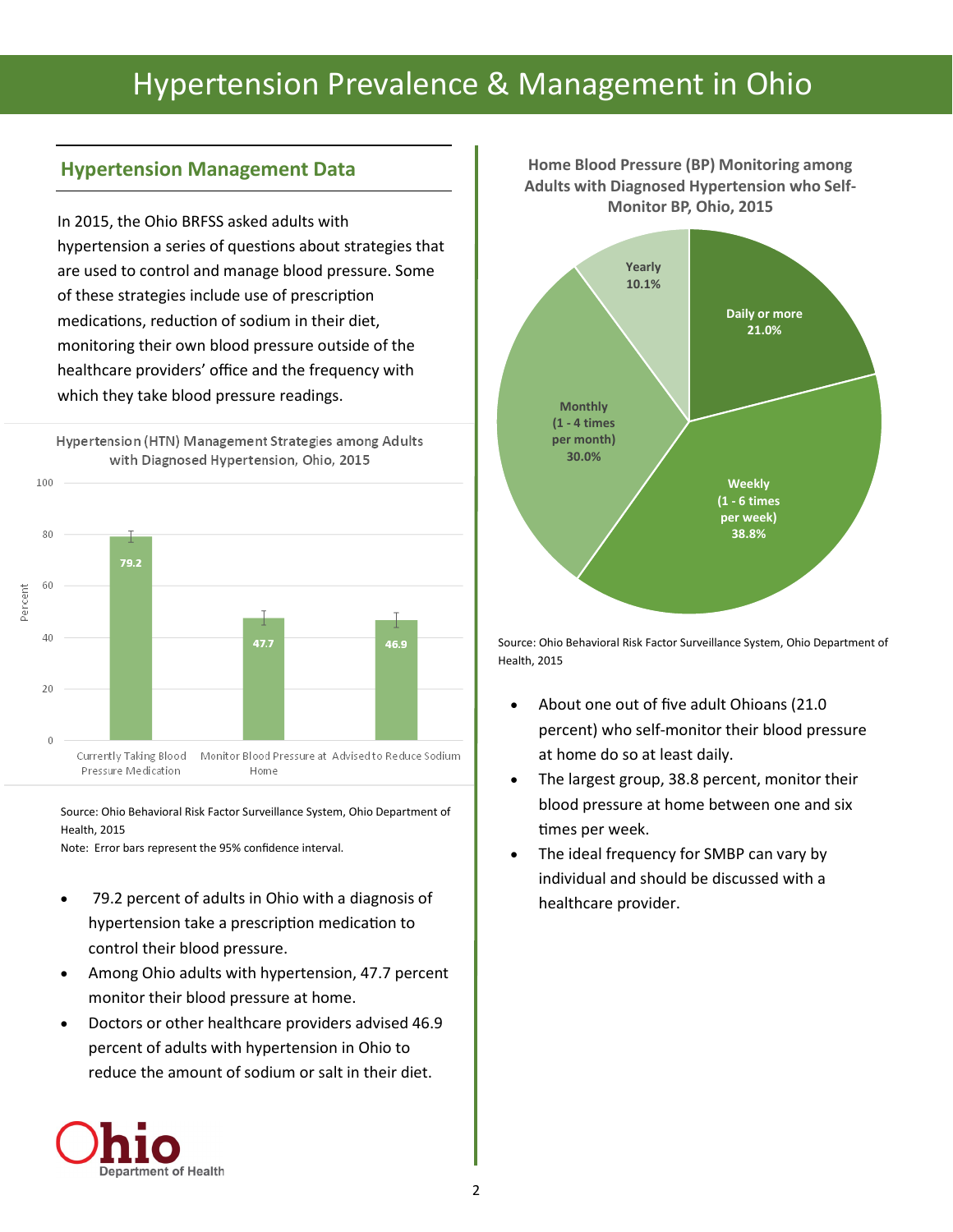#### **Hypertension Management Strategies among Adults with Diagnosed Hypertension by Demographics, Ohio, 2015**

|                                | Currently<br><b>Taking BP</b><br>Medication | 95% Confidence<br>Interval | <b>Monitor BP at</b><br>Home | 95% Confidence<br><b>Interval</b> | <b>Advised to</b><br><b>Reduce Sodium</b> | 95% Confidence<br>Interval |
|--------------------------------|---------------------------------------------|----------------------------|------------------------------|-----------------------------------|-------------------------------------------|----------------------------|
| Age                            |                                             |                            |                              |                                   |                                           |                            |
| 18 - 24                        | 19.3                                        | $5.9 - 32.8$               | N/A                          | N/A                               | N/A                                       | N/A                        |
| $25 - 34$                      | 28.2                                        | $18.0 - 38.4$              | 28.7                         | $14.8 - 42.7$                     | 45.6                                      | $29.8 - 61.5$              |
| $35 - 44$                      | 54.3                                        | $44.6 - 64.1$              | 37.7                         | $26.5 - 48.9$                     | 38.4                                      | 27.2 - 49.6                |
| $45 - 54$                      | 82.1                                        | $77.7 - 86.5$              | 38.7                         | $31.8 - 45.6$                     | 53.1                                      | $45.7 - 60.5$              |
| 55 - 64                        | 85.9                                        | $83.0 - 88.9$              | 52.3                         | $47.4 - 57.2$                     | 46.3                                      | $41.3 - 51.2$              |
| $65+$                          | 94.1                                        | $92.6 - 95.6$              | 58.1                         | $54.8 - 61.3$                     | 50.0                                      | 46.7 - 53.4                |
| Gender                         |                                             |                            |                              |                                   |                                           |                            |
| Male                           | 74.3                                        | $71.0 - 77.7$              | 45.9                         | $41.8 - 50.0$                     | 45.1                                      | $40.9 - 49.2$              |
| Female                         | 84.7                                        | $82.1 - 87.3$              | 49.7                         | $46.1 - 53.3$                     | 49.7                                      | $46.1 - 53.3$              |
| Race/Ethnicity                 |                                             |                            |                              |                                   |                                           |                            |
| White, Non-Hispanic            | 79.9                                        | 77.5 - 82.2                | 48.6                         | 45.7 - 51.4                       | 45.4                                      | 42.6 - 48.3                |
| Black, Non-Hispanic            | 84.2                                        | 78.3 - 90.0                | 44.4                         | $34.9 - 53.9$                     | 61.5                                      | $51.9 - 71.0$              |
| <b>Hispanic</b>                | 36.1                                        | $15.4 - 56.8$              | 42.4                         | $5.9 - 79.0$                      | 15.6                                      | $0.0 - 31.3$               |
| Other, Non-Hispanic            | 64.4                                        | $52.2 - 76.6$              | 43.2                         | $29.4 - 57.1$                     | 47.8                                      | $33.2 - 62.5$              |
| <b>Annual Household Income</b> |                                             |                            |                              |                                   |                                           |                            |
| $<$ \$15,000                   | 77.2                                        | 69.4 - 84.9                | 41.1                         | $31.9 - 50.2$                     | 55.9                                      | 45.9 - 65.9                |
| \$15,000 - \$24,999            | 77.9                                        | $72.4 - 83.5$              | 48.3                         | $41.3 - 55.3$                     | 49.6                                      | $42.5 - 56.6$              |
| \$25,000 - \$34,999            | 85.4                                        | 79.5 - 91.2                | 47.5                         | $39.8 - 55.3$                     | 52.3                                      | $44.4 - 60.2$              |
| \$35,000 - \$49,999            | 77.2                                        | $71.3 - 83.1$              | 50.8                         | $43.2 - 58.4$                     | 43.6                                      | $36.0 - 51.2$              |
| \$50,000 - \$74,999            | 77.6                                        | $71.9 - 83.3$              | 50.7                         | $43.3 - 58.1$                     | 48.5                                      | $41.0 - 56.0$              |
| $$75,000+$                     | 76.5                                        | $71.1 - 81.9$              | 45.0                         | $39.1 - 50.9$                     | 40.7                                      | $34.7 - 46.7$              |
| <b>Education</b>               |                                             |                            |                              |                                   |                                           |                            |
| Less than High School          | 74.0                                        | $65.8 - 82.1$              | 45.5                         | $35.9 - 55.1$                     | 52.8                                      | $42.9 - 62.7$              |
| High School Diploma            | 82.3                                        | $79.0 - 85.6$              | 46.8                         | $42.4 - 51.1$                     | 50.7                                      | $46.3 - 55.2$              |
| Some College                   | 79.0                                        | $75.2 - 82.9$              | 50.7                         | $45.5 - 55.8$                     | 45.7                                      | $40.5 - 50.9$              |
| College Graduate               | 77.0                                        | $73.0 - 81.1$              | 46.1                         | $41.1 - 51.1$                     | 40.0                                      | $35.0 - 45.0$              |
| Last Routine Checkup           |                                             |                            |                              |                                   |                                           |                            |
| Within the Past Year           | 85.2                                        | $83.1 - 87.3$              | 50.9                         | $47.9 - 53.8$                     | 49.9                                      | $46.9 - 52.8$              |
| 1 - 2 Years                    | 53.4                                        | $44.1 - 62.7$              | 29.4                         | $20.2 - 38.5$                     | 36.9                                      | $25.5 - 48.3$              |
| >2 Years                       | 33.4                                        | $24.4 - 42.4$              | 32.5                         | $21.2 - 43.9$                     | 23.1                                      | $13.9 - 32.2$              |

Source: Ohio Behavioral Risk Factor Surveillance System, Ohio Department of Health, 2015 N/A: Estimate does not meet the reliability criteria for reporting set by the CDC

- In 2015, the proportion of adults with hypertension who currently take prescription medication to manage their hypertension increased with age and was higher among females (84.7 percent ) compared to males (74.3 percent ).
- Black adults (61.5 percent ) were more likely to be advised to reduce the amount of sodium in their diet than adults of other races/ethnicities; Hispanics were the least likely to be advised to reduce sodium (15.6 percent ).
- Adults who had their last checkup within the past year were more likely to report taking blood pressure medication (85.2 percent), self-monitor their blood pressure (50.9 percent) and be advised to reduce sodium (49.9 percent).